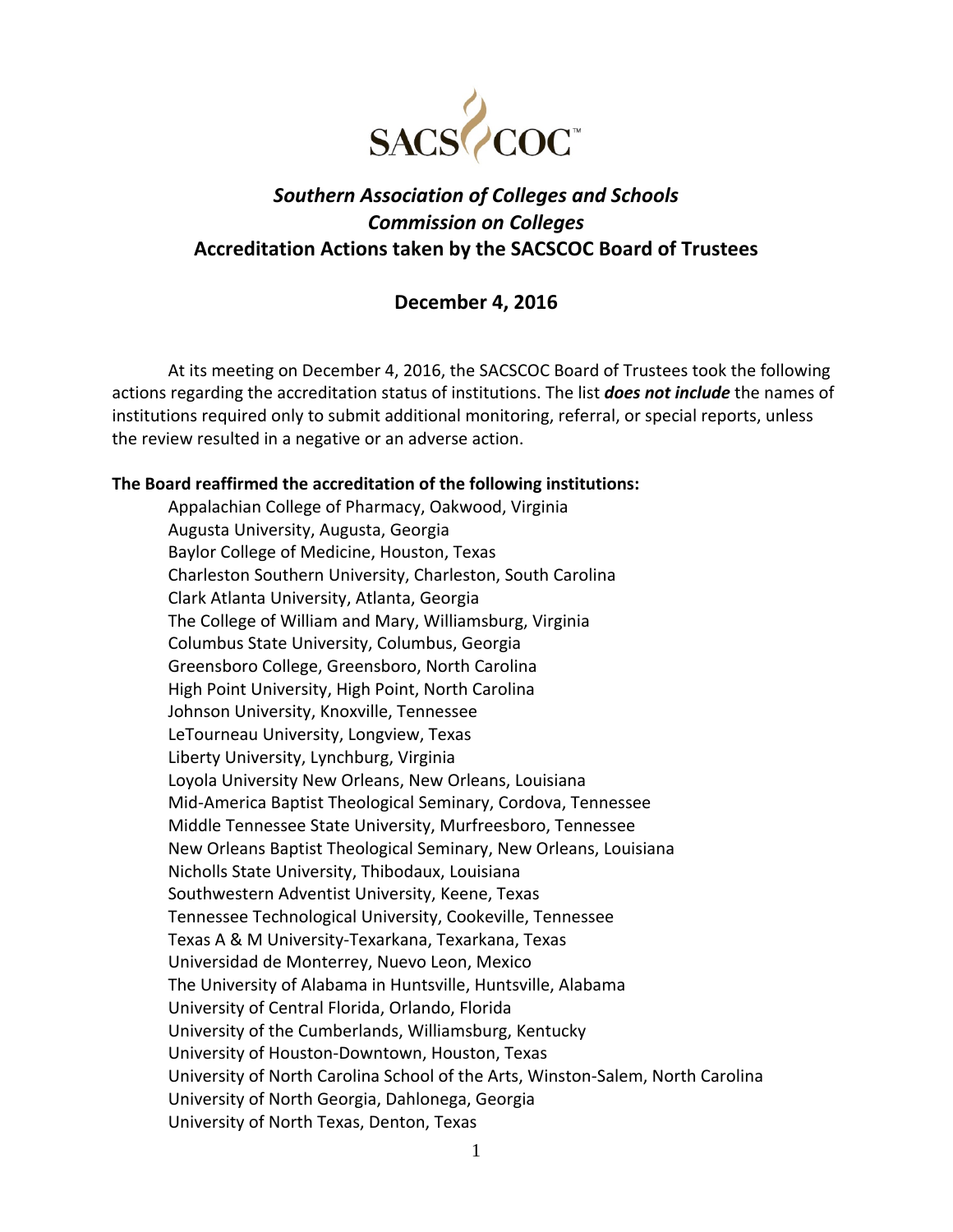University of the South, Sewanee, Tennessee University of South Florida Sarasota‐Manatee, Sarasota, Florida University of Southern Mississippi, Hattiesburg, Mississippi The University of Texas at El Paso, El Paso, Texas Wake Forest University, Winston‐Salem, North Carolina Webber International University, Babson Park, Florida West Texas A & M University, Canyon, Texas William Marsh Rice University, Houston, Texas Wingate University, Wingate, North Carolina

### **The Board approved the mergers/consolidations/acquisitions of the following institutions:**

Albany State University, Albany, Georgia and Darton State College, Albany, Georgia The merger/consolidation of Albany State University and Darton State University to be called Albany State University (Effective January 2017) Coastal Alabama Community College, Bay Minette, Alabama

The merger/consolidation of James H. Faulkner State Community College, Alabama Southern Community College, and Jefferson Davis Community College to be called Coastal Alabama Community College (Effective January 2017)

ECPI University, Virginia Beach, Virginia

The acquisition of the Nursing Program and campus from Remington College, Lake Mary, Florida (Effective within 30 days of December 4, 2016)

Miami International University of Art and Design, Miami, Florida

The merger/consolidation of the following branch campuses that are currently part of the accreditation of South University: The Art Institute of Charlotte, The Art Institute of Dallas, The Art Institute Fort Worth and The Art Institute of Raleigh‐Durham (Effective within 30 days of December 4, 2016)

# **The Board accredited the following member institutions at a new or a more advanced degree level:**

Belhaven University, Jackson, Mississippi

Moved from Level III to Levels IV and V to offer the Ed.S. and the Ed.D. in Education Leadership and in Education Leadership and Supervision. (Effective June 2017)

Eastern Mennonite University, Harrisonburg, Virginia

Moved from Level III to Level V to offer the Doctor of Nursing Practice offered online through a joint degree with Goshen College. (Effective January 2018)

Florida Keys Community College, Key West, Florida

Moved from Level I to Level II to offer the Bachelor of Applied Science in Supervision and Management. (Effective January 2017)

Guilford College, Greensboro, North Carolina

Moved from Level II to Level III offering the Master of Science in Criminal Justice. (Effective August 2017)

Mid‐Atlantic Christian University, Elizabeth City, North Carolina

Moved from Level II to Level III to offer a Graduate Certificate in Church Planting. (Effective August 2017)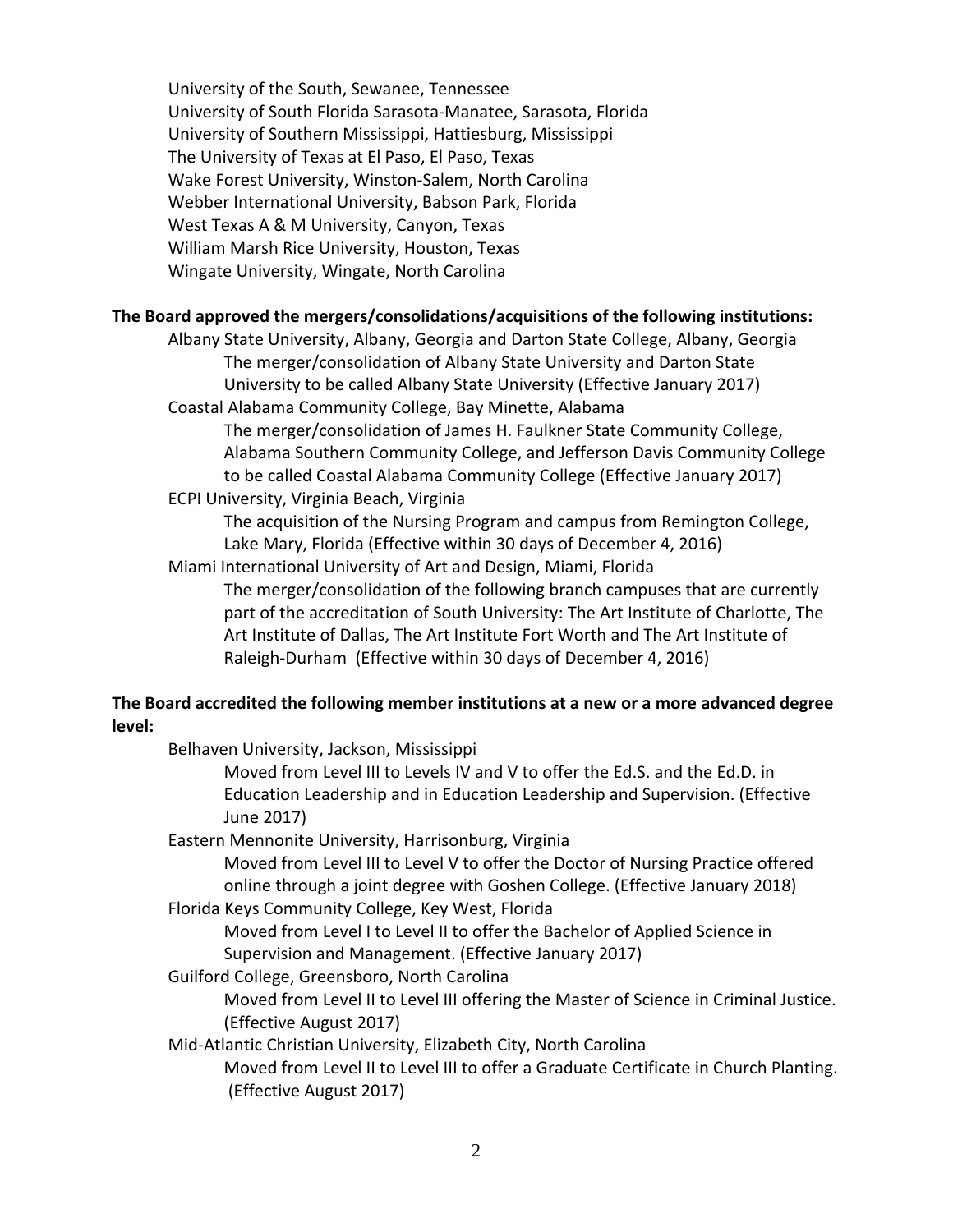Stillman College, Tuscaloosa, Alabama

Moved from Level II to Level III to offer the Master of Science in Elementary Education. (Effective January 2018).

Virginia Wesleyan College, Norfolk, Virginia

Moved from Level II to Level III to offer the Master of Arts in Education and the Master of Business Administration. (Effective May 2017 and August 2017, respectively)

# **The Board approved the following substantive changes:**

Elizabeth City State University, Elizabeth City, North Carolina Approved (1) distance learning offering coursework leading to the following programs at the approved off‐campus instructional sites: BSW Social Work and BS Criminal Justice on the campuses of Halifax Community College and the College of the Albemarle, (2) the new off‐campus instructional sites located at Roanoke‐Chowan College and Beaufort County Community College, and (3) distance learning offering coursework leading to the following programs at the following newly approved off‐campus instructional sites: BSW Social Work and BS Criminal Justice on the campus of Roanoke‐Chowan College (Ahoskie) and the BS Criminal Justice on the campus of Beaufort County Community College (Washington). (Effective January 2017)

Navarro College, Corsicana, Texas

Approved the following dual credit off‐campus instructional sites in Texas: Fairfield High School, Fairfield; Leon High School, Jewett; Normangee High School, Normangee; Dawson High School, Dawson; and Centerville High School, Centerville.

Tuskegee University, Tuskegee, Alabama

Approved the expansion of online degree offerings for the Master of Science in Environmental Science and the Master of Science in Environmental Management.

### **The Board accepted the following institutions' prospectus for acquisitions:**

Southwestern Assemblies of God University, Waxahachie, Texas

Accepted the prospectus for the acquisition of an off‐campus site at the American Indian College.

University of the Incarnate Word, San Antonio, Texas

Accepted the prospectus for the acquisition of the University of the Incarnate Word Campus Bajio, Irapuato, Guanajuato, Mexico.

# **The Board continued the accreditation of each of the following institutions after a Substantive Change Committee conducted an on‐site review of the previously approved change:**

Alabama Community Colleges

Review of change in governance for the following community colleges in Alabama moving from the Alabama State Department of Education to the Alabama Community College System: Alabama Southern Community College, Monroeville; Bevill State Community College, Jasper; Bishop State Community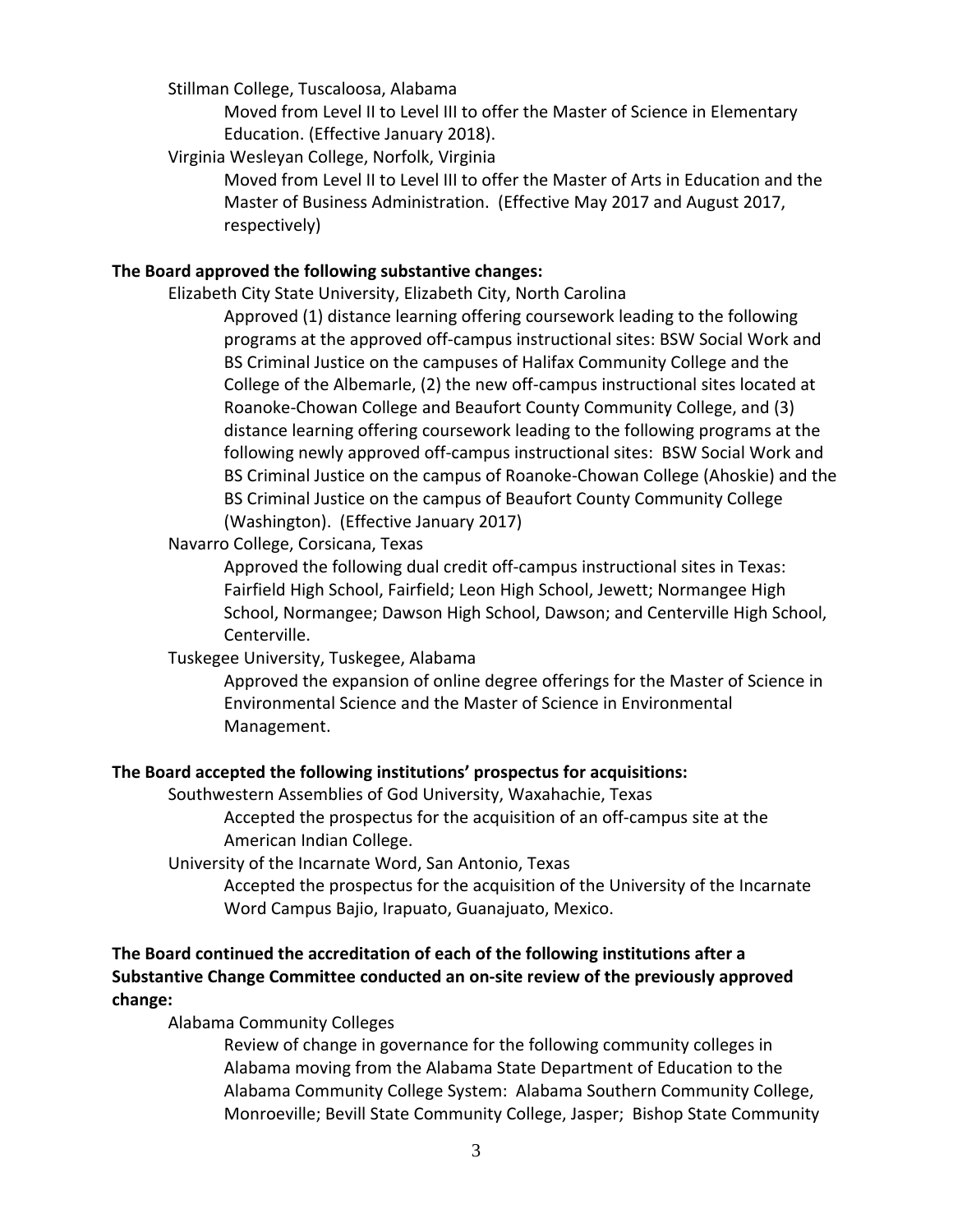College, Mobile; Calhoun Community College, Tanner; Central Alabama Community College, Alexander City; Chattahoochee Valley Community College, Phenix City; Enterprise State Community College, Enterprise; Faulkner State Community College, Bay Minette; Gadsden State Community College, Gadsden; George C. Wallace Community College, Dothan; George Corley Wallace Community College, Selma; H. Council Trenholm State Community College, Montgomery; J.F. Drake State Community and Technical College, Huntsville; Jefferson Davis Community College, Brewton; Jefferson State Community College, Birmingham; Lurleen B. Wallace Community College, Andalusia; Marion Military Institute, Marion; Northeast Alabama Community College, Rainsville; Northwest‐Shoals Community College, Muscle Shoals; Shelton State Community College, Tuscaloosa; Snead State Community College, Boaz; Southern Union State Community College, Wadley; T.A. Lawson State Community College, Birmingham; and Wallace State Community College, Hanceville.

Asbury University, Wilmore, Kentucky

 Review of the Master of Business Administration program offered online. Bainbridge State College, Bainbridge, Georgia

Review of membership at Level II offering the Bachelor of Science in Manangement.

Brenau University, Gainesville, Georgia

Review of a new off‐campus instructional site: Bank of America Plaza, Jacksonville, Florida.

East Tennessee State University, Johnson City, Tennessee

Review of the Ed.D. in Global Sport Leadership program.

East Texas Baptist University, Marshall, Texas

Review of the following off‐campus instructional site: General Assembly Institute of the Church of the Living God, Tyler, Texas.

Emory and Henry College, Emory, Virginia

Review of (1) membership at Level V offering the Doctor of Physical Therapy, formerly approved in December 2011 and reinstated in May 2015 and (2) the acquisition of the Equine Studies program from Virginia Intermont College.

Erskine College, Due West, South Carolina

Review of the online delivery of the Master of Arts in Theological Studies program.

Georgia Military College, Milledgeville, Georgia

Review of membership at Level II offering the Bachelor of Applied Science in Supervision and Management, and in Business Management.

Georgia Piedmont Technical College, Clarkston, Georgia

Review of the following off‐campus instructional site: Georgia Piedmont Technical College, South DeKalb, Decatur, Georgia.

Georgia State University, Atlanta, Georgia

Review of the merger/consolidation of Georgia State University with Georgia Perimeter College.

Lord Fairfax Community College, Middletown, Virginia

Review of the following competency‐based direct assessment programs: Associate of Applied Science in Health Information Management and in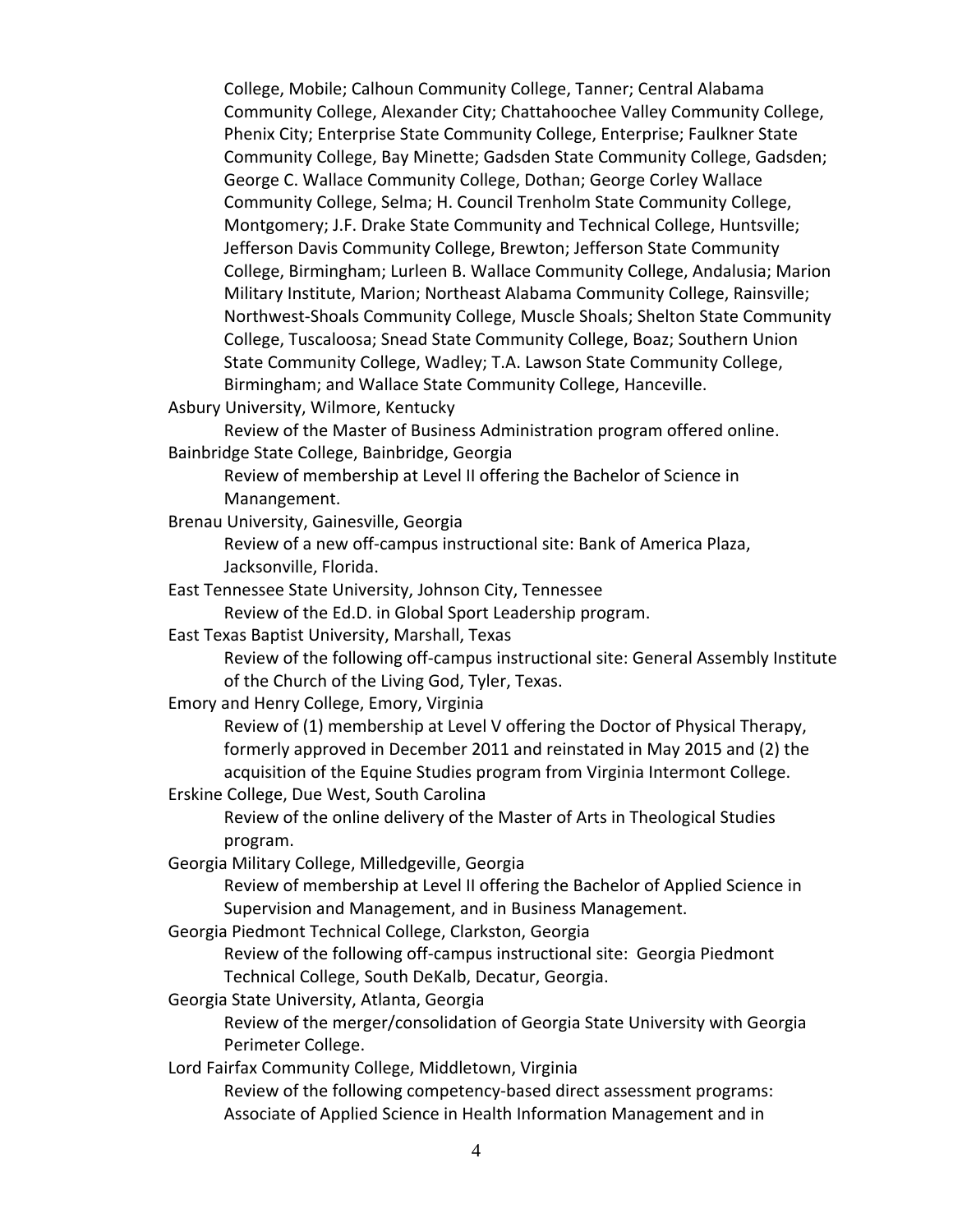Information Systems Technology; and Certificates in Office Systems Assistant, in Cyber Security, in Hospital Facility Coding, in Information Processing Technician, and In Networking Specialist.

Midland College, Midland, Texas

 Review of the following Texas off‐campus instructional sites reviewed as part of the Fifth‐Year Interim Report: Midland High School, Midland; Lee High School, Midland; and Fort Stockton High School, Fort Stockton.

Montreat College, Montreat, North Carolina

Review of the following North Carolina off‐campus instructional sites conducted as part of the Fifth‐Year Interim Report: Western Piedmont Community College, Morganton and North Carolina Wesleyan College, Durham.

Nash Community College, Rocky Mount, North Carolina

Review of two off‐campus instructional sites for Rocky Mount High School located at 3018 S. Tillery Street and 1400 Bethlehem Road, Rocky Mount, North Carolina.

Northeast State Community College, Blountville, Tennessee

Review of the following Tennessee off‐campus instructional sites conducted as part of the Fifth‐Year Interim Report: Northeast State Bristol, Bristol; Northeast State at Johnson City, Johnson City; Dobyns‐Bennett High School, Kingsport; Tennessee High School, Bristol; and Unicoi High School, Erwin.

Regent University, Virginia Beach, Virginia

Review of the institution's Bachelor of Science with a major in Nursing.

Richmond Community College, Hamlet, North Carolina

Review of an off-campus instructional site: Scotland High School, Laurinburg, North Carolina.

Tarleton State University, Stephenville, Texas

 Review of the following off‐campus instructional site conducted as part of the Fifth‐Year Interim Report: Navarro College‐Midlothian, Midlothian, Texas.

Tyler Junior College, Tyler, Texas

Review of membership at Level II offering the Bachelor Science in Dental Hygiene.

University of Central Florida, Orlando, Florida

Review of the following off‐campus instructional site: Universidad San Ignacio de Loyola, Center for American Education, La Molina, Lima, Peru.

University of Houston, Houston, Texas

Review of an acquisition of the School of Nursing from the University of Houston‐ Victoria.

University of North Texas at Dallas, Dallas, Texas

Review of (1) the acquisition of the University of North Texas at Dallas College of Law and (2) membership at Level V offering the Juris Doctor in Law.

University of South Florida Sarasota‐Manatee, Sarasota, Florida

Review of an off‐campus instructional site: University of South Florida‐Tampa, Tampa, Florida.

University of Texas Health Science Center at San Antonio, San Antonio, Texas Review of the following off-campus instructional sites: Sunshine Cottage School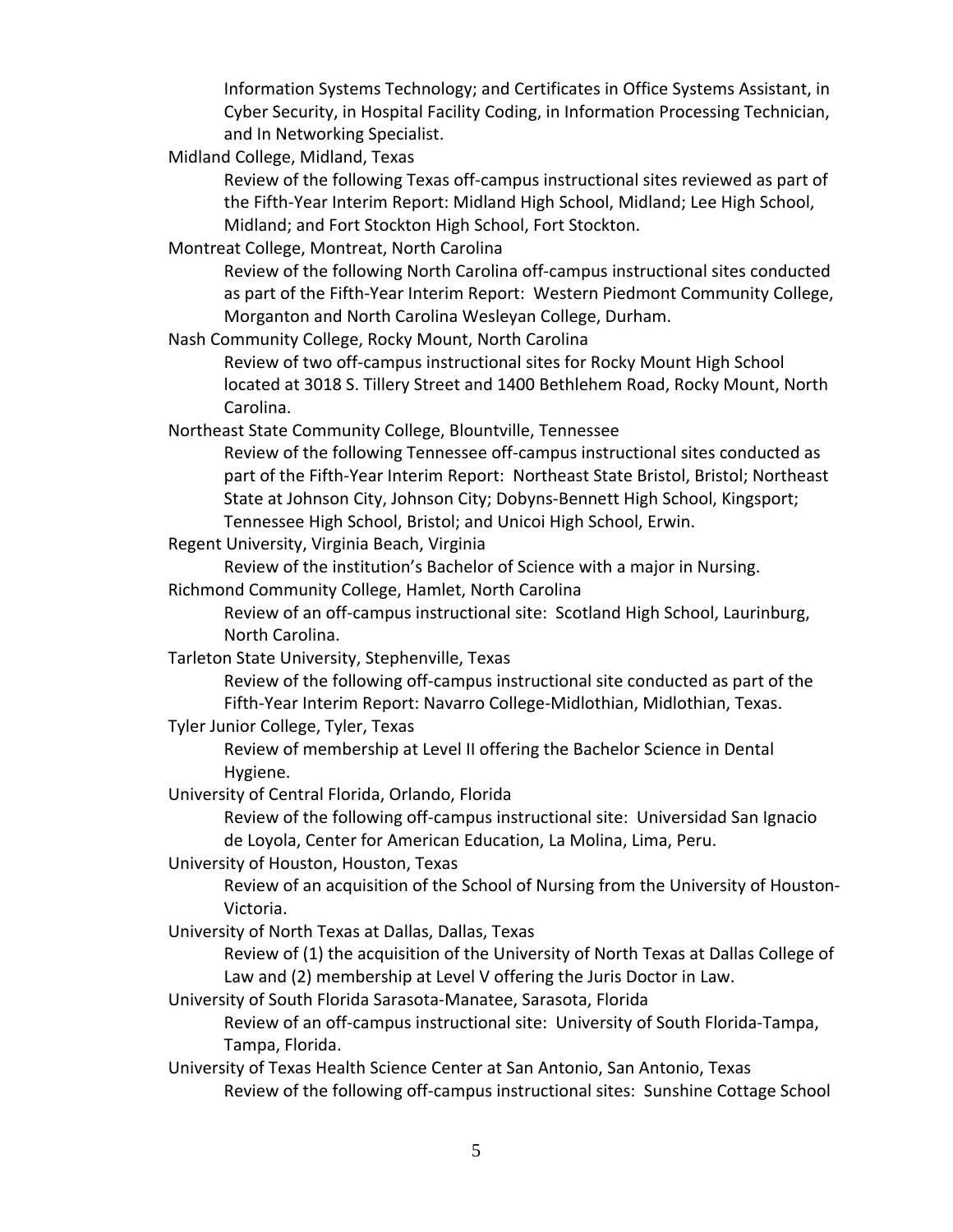for Deaf Children, San Antonio, Texas and the Center for Hearing and Speech, Houston, Texas.

University of Texas at Tyler, Tyler, Texas

Review of the Doctor of Pharmacy.

Winston‐Salem State University, Winston‐Salem, North Carolina Review of the following North Carolina off‐campus instructional sites reviewed as part of the Fifth‐Year Interim Report: Duke University Medical Center (Hock Center), Durham; Research Triangle (UNC Healthcare Memorial Hospital), Chapel Hill; and Rex Hospital, Raleigh.

### **The Board removed the following institutions from Warning:**

Huntingdon College, Montgomery, Alabama Mississippi Gulf Coast Community College, Perkinston, Mississippi

### **The Board removed the following institutions from Probation:**

Kentucky Wesleyan College, Owensboro, Kentucky The University of Tennessee at Martin, Martin, Tennessee

# **SANCTIONS AND OTHER NEGATIVE ACTIONS**

*For further information regarding SACSCOC Board sanctions, see the Commission's policy "Sanctions, Denial of Reaffirmation, and Removal from Membership." Also, for the specific standard or requirement cited below, refer to SACSCOC's* Principles of Accreditation: Foundations for Quality Enhancement*. Both documents can be found on the Commission's website at http://www.sacscoc.org*.

### **The Board denied membership at a more advanced degree level for the following institution:**

North Carolina Wesleyan College, Rocky Mount, North Carolina Denied approval of membership at Level III to offer the Master of Science in Criminal Justice. The institution did not provide an acceptable plan and supporting documentation to ensure that it has the capability to comply with the following standard as it relates to the substantive change: Comprehensive Standard 3.10.1 (Financial stability) of the *Principles of Accreditation*.

### **The Board denied approval of substantive change for the following institution:**

Florida National University, Hialeah, Florida

Denial of approval of a change of governance from a private, for‐profit to a private, not‐for‐profit because the institution did not provide an acceptable plan and supporting documentation to ensure that it has the capability to comply with the following standards of the *Principles of Accreditation* as they relate to the substantive change: Core Requirement 2.11.1 (Financial resources and stability) and Comprehensive Standard 3.2.4 (External influence) of the *Principles of Accreditation*.

### **The Board placed the following institutions on Warning:**

Atlanta Technical College, Atlanta, Georgia For six months for failure to comply with Principle 1.1 (Integrity) and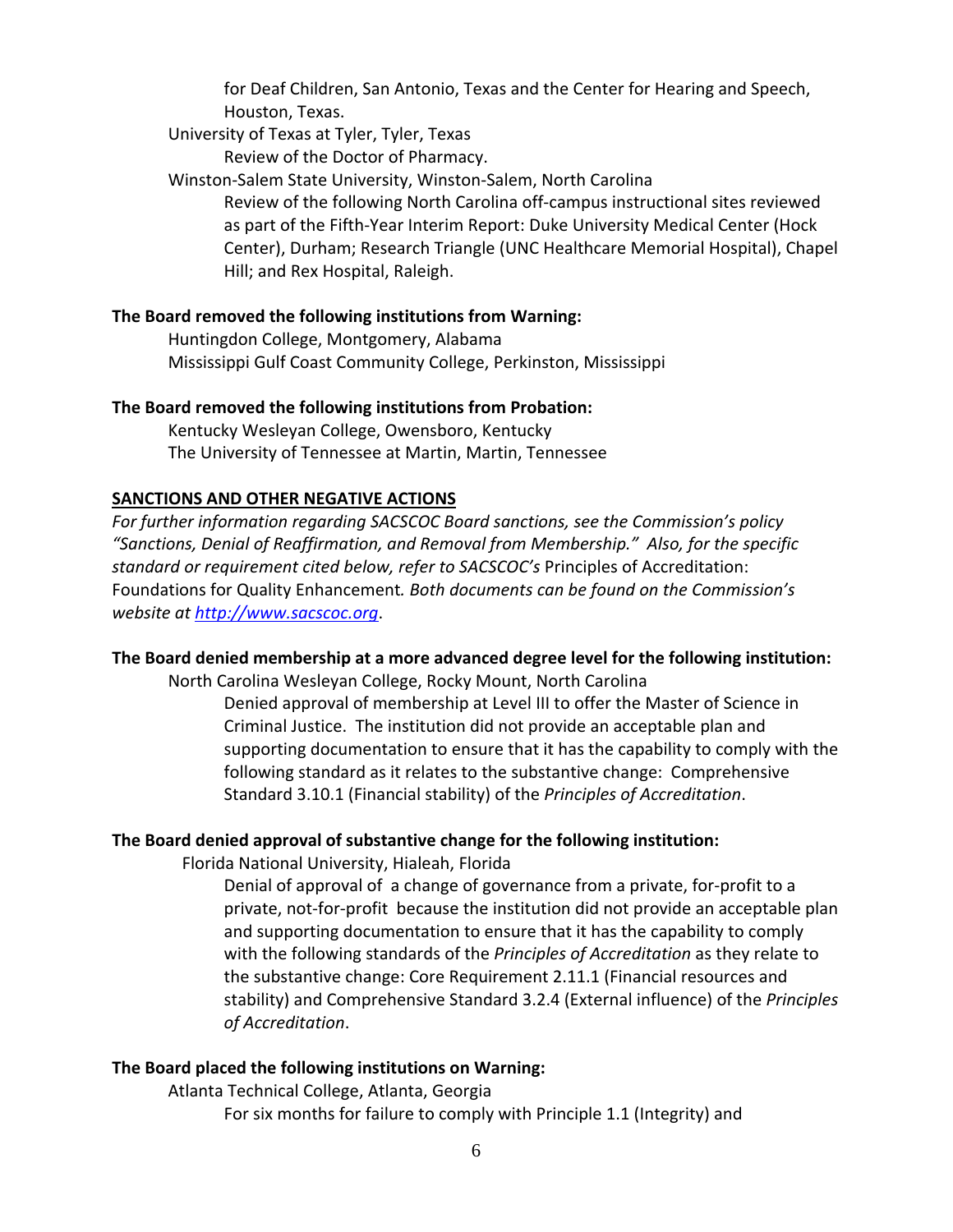Comprehensive Standard 3.13.1 (Accrediting Decisions of Other Agencies) of the *Principles of Accreditation*. The Committee did not authorize a Special Committee to visit the institution.

#### Baylor University, Waco, Texas

For twelve months for failure to comply with Core Requirement 2.10 (Student support services), Comprehensive Standard 3.2.11 (Control of intercollegiate athletics), and Comprehensive Standard 3.11.2 (Institutional environment) of the *Principles of Accreditation*. The Committee authorized a Special Committee to visit the institution.

#### **The Board continued Warning for the following institution:**

Southwestern Christian College, Terrell, Texas

For twelve months for failure to comply with Comprehensive Standard 3.3.1.1 (Institutional Effectiveness: educational programs) and Federal Requirement 4.9 (Definition of credit hours) of the *Principles of Accreditation*. The Committee did not authorize a Special Committee to visit the institution.

# **The Board denied reaffirmation, continued accreditation, and placed the following institutions on Warning**:

Northwest Vista College, San Antonio, Texas

For twelve months for failure to comply with Comprehensive Standard 3.2.6 (Board/administrative distinction), Comprehensive Standard 3.4.4 (Acceptance of academic credit), Comprehensive Standard 3.4.5 (Academic policies), Comprehensive Standard 3.4.10 (Responsibility for curriculum), Comprehensive Standard 3.13 (Policy compliance: "Reaffirmation of Accreditation and Subsequent Reports"), and Federal Requirement 4.7 (Title IV program responsibilities) of the *Principles of Accreditation*. The Committee did not authorize a Special Committee to visit the institution.

Saint Philip's College, San Antonio, Texas

For twelve months for failure to comply with Comprehensive Standard 3.2.6 (Board/administrative distinction), Comprehensive Standard 3.4.4 (Acceptance of academic credit), Comprehensive Standard 3.4.5 (Academic policies), Comprehensive Standard 3.4.10 (Responsibility for curriculum), Comprehensive Standard 3.13 (Policy compliance: "Reaffirmation of Accreditation and Subsequent Reports"), and Federal Requirement 4.7 (Title IV program responsibilities) of the *Principles of Accreditation*. The Committee did not authorize a Special Committee to visit the institution.

San Antonio College, San Antonio, Texas

For twelve months for failure to comply with Comprehensive Standard 3.2.6 (Board/administrative distinction), Comprehensive Standard 3.4.4 (Acceptance of academic credit), Comprehensive Standard 3.4.5 (Academic policies), Comprehensive Standard 3.4.10 (Responsibility for curriculum), Comprehensive Standard 3.13 (Policy compliance: "Reaffirmation of Accreditation and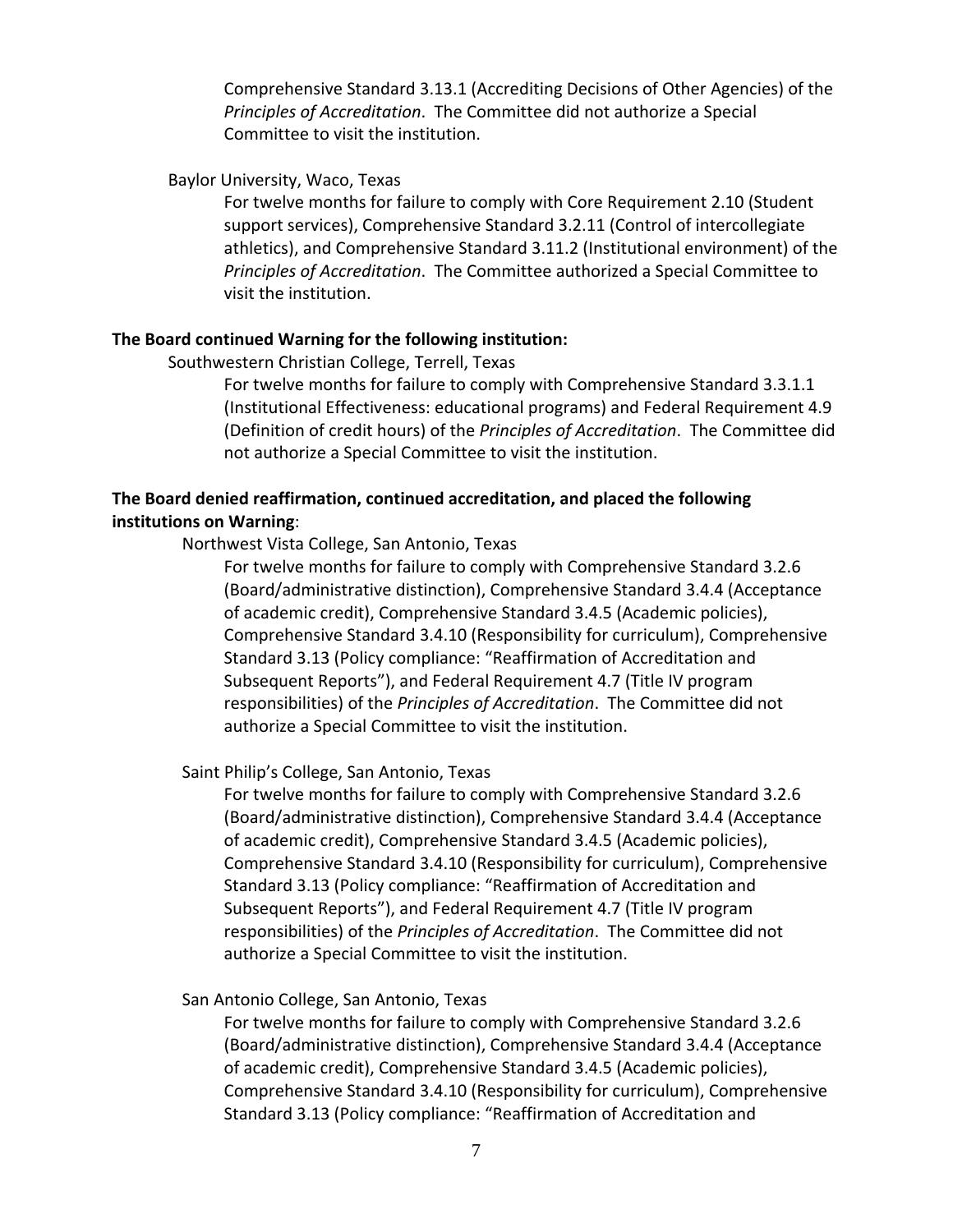Subsequent Reports"), and Federal Requirement 4.7 (Title IV program responsibilities) of the *Principles of Accreditation*. The Committee did not authorize a Special Committee to visit the institution.

### Thomas University, Thomasville, Georgia

 For twelve months for failure to comply with Core Requirement 2.8 (Faculty), Comprehensive Standard 3.4.7 ( Consortial relationships/contractual agreements), Comprehensive Standard 3.4.11 (Academic program coordination), (Comprehensive Standard 3.5.4 (Terminal degrees of faculty), Comprehensive Standard 3.7.1 (Faculty competence), and Comprehensive Standard 3.8.3 (Qualified staff) of the *Principles of Accreditation.* The Committee did not authorize a special committee to visit the institution.

#### **The Board placed the following institutions on Probation:**

University of Louisville, Louisville, Kentucky

For twelve months for failure to comply with Core Requirement 2.2 (Governing board), Comprehensive Standard 3.2.1 (CEO evaluation/selection), Comprehensive Standard 3.2.4 (External influence), and Comprehensive Standard 3.2.5 (Board dismissal) of the *Principles of Accreditation*. The Committee authorized a Special Committee to visit the institution.

The University of Texas Rio Grande Valley, Edinburg, Texas

For twelve months for failure to comply with Principle 1.1(Integrity), Comprehensive Standard 3.4.4 (Acceptance of academic credit), Comprehensive Standard 3.4.7 (Consortial relationships/contractual agreements), Comprehensive Standard 3.5.2 (Institutional credits for a degree), Comprehensive Standard 3.6.3 (Institutional credits for a graduate degree), Comprehensive Standard 3.10.2 (Financial aid audits), Comprehensive Standard 3.12.1 (Substantive change), Comprehensive Standard 3.13 (Policy compliance: "Advertising, Student Recruitment, and Representation of Accredited Status"), Comprehensive Standard 3.14.1 (Publication of accreditation status), and Federal Requirement 4.6 (Recruitment materials) of the *Principles of Accreditation*. The Committee authorized a Special Committee to visit the institution.

# **The Board denied reaffirmation, continued accreditation for good cause, and placed the following institution on Probation**:

The Art Institute of Houston, Houston, Texas

For twelve months for failure to comply with Core Requirement 2.11.1 (Financial resources and stability) and Comprehensive Standard 3.10.1 (Financial stability) of the *Principles of Accreditation.* The Committee authorized a Special Committee to visit the institution.